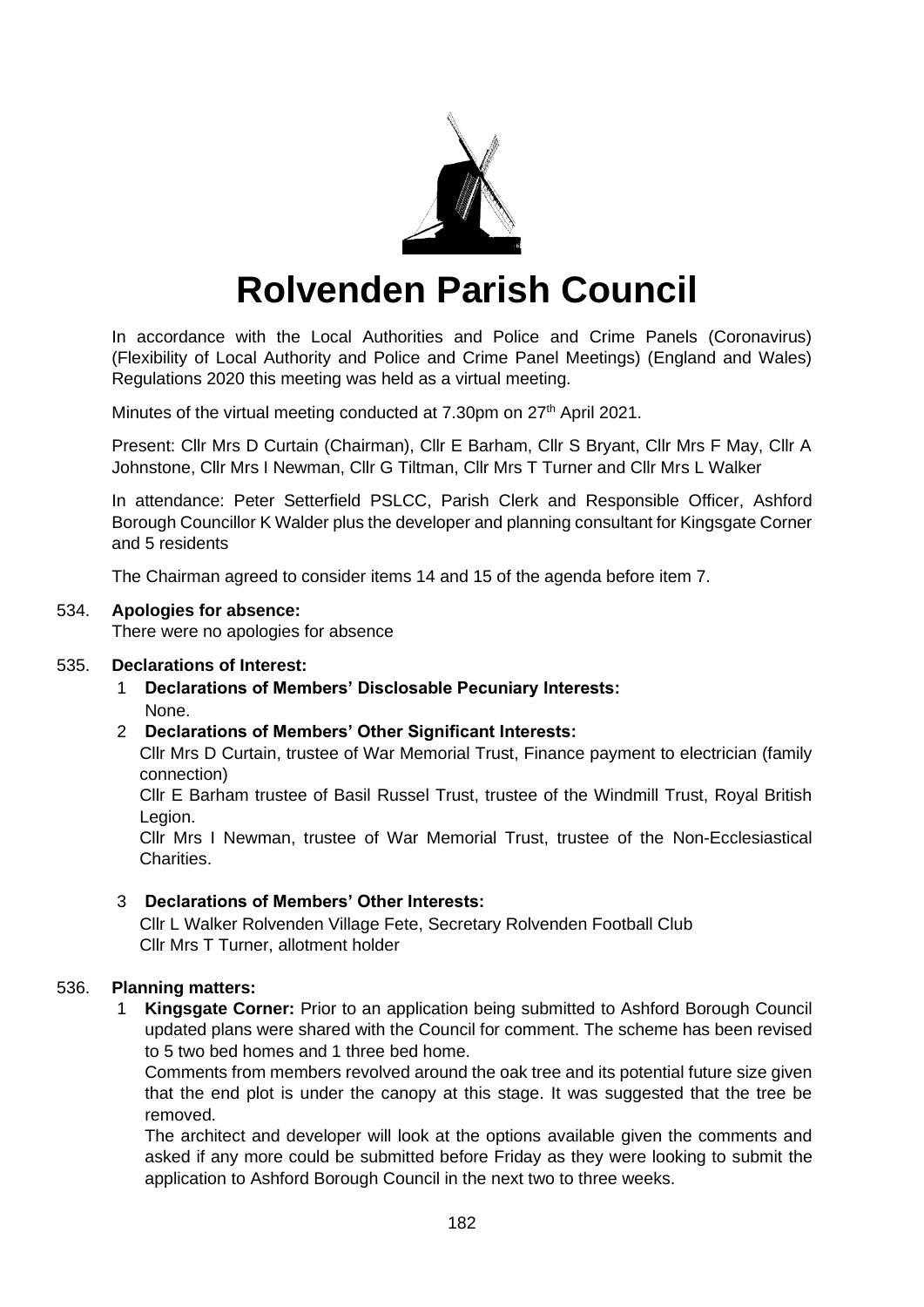2 **21/00537/AS – Kemsdale House, Sandhurst Lane, Rolvenden –** Erection of a single storey side/rear extension.

## **Resolved: The Parish Council supports the application.**

#### **Councillor F May arrived.**

3 **21/00576/AS – Oak View , Hastings Road, Rolvenden –** the construction of a new barn building and associated hardstanding and access for the provision of 2 no. stables, tack room, tractor store and hay barn.

#### **Resolved: The Parish Council supports the application.**

4 **21/00639/AS – Chessenden, Benenden Road, Rolvenden –** Erection of open sided oak frame gazebo

**Resolved: The Parish Council supports the application subject to a condition that the structure remains open sided.**

5 **21/00650/AS – 7 Maytham Road, Rolvenden –** Re-alignment and alteration of party wall and removal of existing wall.

#### **Resolved: The Parish Council supports the application.**

#### **Borough Councillor K Walder joined the meeting.**

#### 537. **Minutes:**

The minutes of the meeting held on  $16<sup>th</sup>$  March 2021 were submitted, approved as a true record to be signed by the Chairman at a time when restrictions on meeting in person are relaxed.

#### 538. **Governance Review:**

The Governance Review by Hoey Ainscough has been completed and their final report submitted for consideration by councillors. There are a number of recommendations contained within the report which will be considered at a future meeting of the Council.

#### **Resolved: The Parish Council acknowledge receipt of the report.**

#### 539. **Land Bequest:**

No progress on the transfer of land has been made, it was agreed that further consideration would be given at the June meeting of the Parish Council.

#### 540. **Allotments:**

The Parish Council are still awaiting confirmation that the land is to be transferred to its ownership. Once this has been confirmed the Parish Council can the look to establish a lease in favour of the members of the Rolvenden Allotment Gardens. Until such time as the ownership of the land is finalised it would be inappropriate for the Parish Council to fund any works that may be required.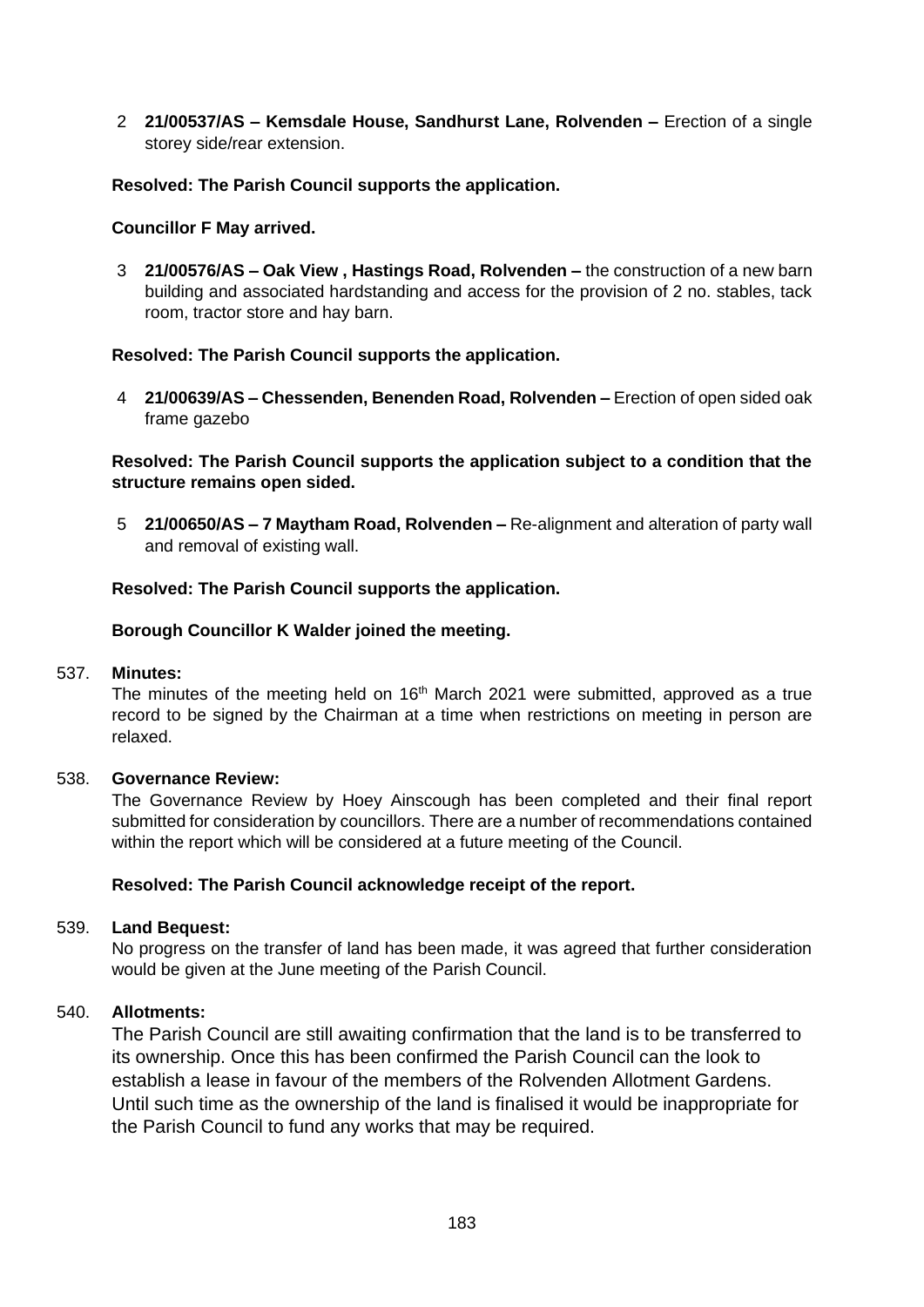Councillor Tiltman circulated some photos and a quotation for the clearance of an area to enable more plots to be made available.

Councillor Bryant offered to provide the requisite machines and labour to undertake the clearance at no cost. Councillor Barham offered to support. It was left to the allotment committee to decide if they wish to take up the offer and liaise direct with Councillor Bryant.

It was proposed and **Resolved that the Parish Council would pay the South East Water application fee.**

#### 541. **Finance:**

| Schedule of payments:              |                         |
|------------------------------------|-------------------------|
| Care Bear Scheme                   | £100.00                 |
| Staff costs                        | £915.09                 |
| Litter picking                     | £150.00                 |
| Sharky Sparky (defib installation) | £210.00 (VAT £35.00)    |
| Tompsett landscaping               | £755.40 (VAT £125.90)   |
| <b>KALC</b> subscription           | £666.46 (VAT £111.08)   |
| <b>Hoey Ainscough Associates</b>   | £1,200.00 (VAT £200.00) |
| <b>Zurich Insurance</b>            | £806.77                 |
|                                    |                         |
| Funds received in March:           |                         |
| S <sub>106</sub> Layne play area   | £14,818.46              |
| S106 play area maintenance         | £15,138.12              |
| <b>ABC re Rolvenden Rocket</b>     | £3,963.10               |

Councillors Mrs Curtain and Mrs Newman verified the bank transactions.

#### **Resolved:**

- **1. To authorise the payment of the invoices presented at the meeting**
- **2. To receive and note Report RPC/20/14**
- **3. To receive and acknowledge the financial movements for the period 1st April 2020 to 31st March 2021.**

# 542. **Care Bear Scheme:**

The scheme has been very successful and with restrictions beginning to be lifted the number of families taking advantage of the scheme has reduced. After consultation with the Tenterden Foodbank consideration needs to be given to suspending the scheme with the remaining funds being ringfenced in case the scheme is required again in the future.

**Resolved: the remaining funds in the Care Bear Scheme to be ringfenced for future usage.**

#### 543. **Annual Newsletter:**

Last year it was not possible to produce a physical newsletter due to the Coronavirus lockdown, therefore an online version was produced and well received. Members were asked if they wish to produce an online version again this year.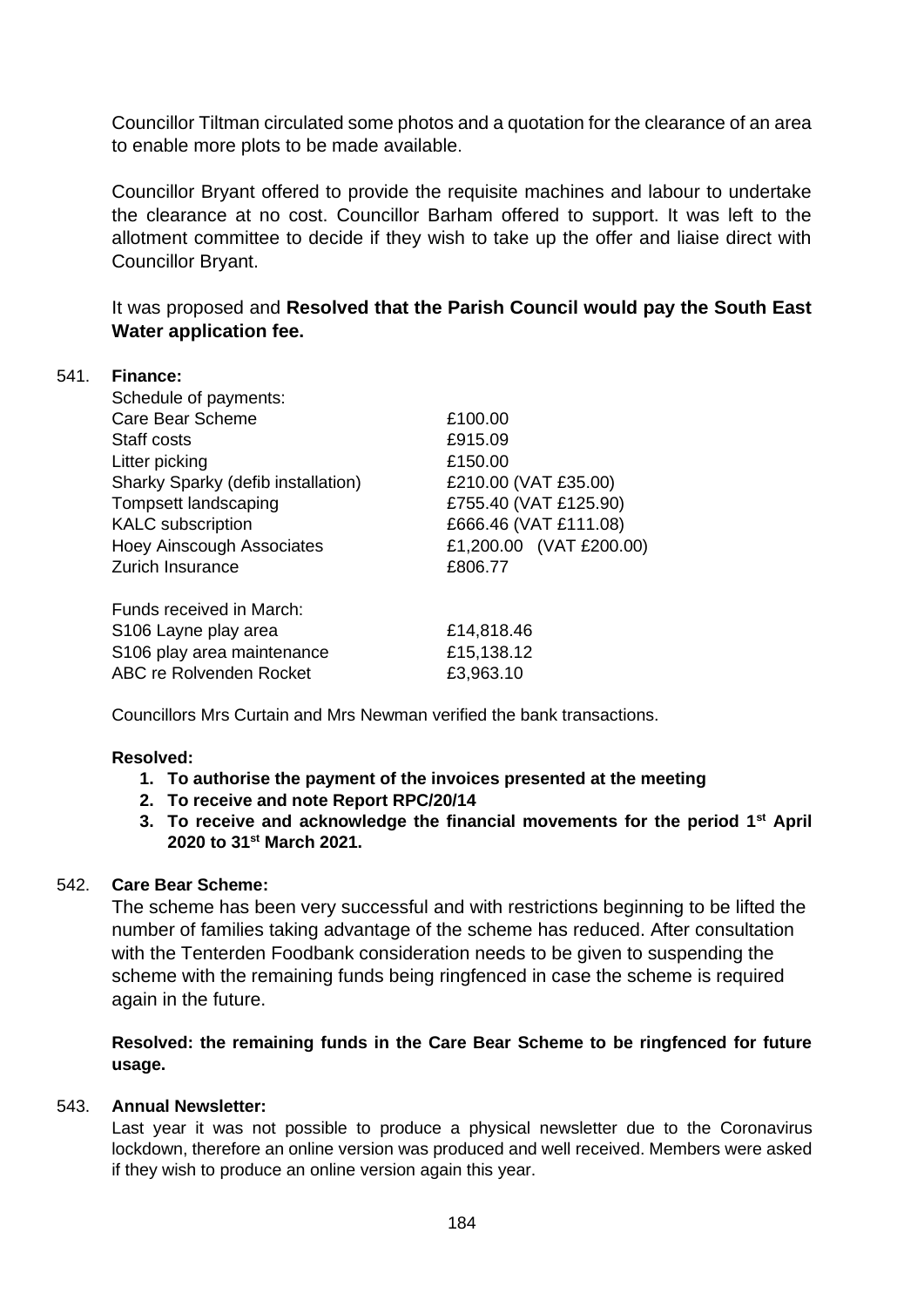# **Resolved: the Council will produce an online newsletter this year.**

## 544. **Annual Parish Meeting**

Having considered all the factors we will hold a short Annual Parish Meeting online on April 29<sup>th</sup>. Then in the summer when all restrictions are lifted we hold an event that combines the updates from local groups, (and gives an opportunity for them to gain new members) and the Newcomers Welcome Party. Councillors can be available for informal discussion and questions with residents.

Councillor Bryant wanted to know why there was no mention of the stolen funds on the Agenda for the Annual Parish Meeting. The Chairman confirmed it will be summarised in her report.

#### 545. **Play Area at the Layne:**

The order has been placed for the equipment, a date for the pre-installation inspection is currently awaited as is a date for the installation.

#### 546. **Meeting dates:**

The legislation which permits the Parish Council to meet virtually is due to expire on 7<sup>th</sup> May 2021, which would normally mean that meetings would be held in person. However the current restrictions imposed by the Government on gatherings prevents meetings taking place. Whilst the restrictions are due to be relaxed on 17<sup>th</sup> May, subject to various criteria being met, there will still be a limit of 6 for indoor meetings in community buildings. Full removal of restrictions is not expected until 21<sup>st</sup> June.

Contact has been made with the Church, who are guided by the Church of England for re-opening, who have no indication as to when we will be able to meet there but will advise the Clerk as soon as a date is made available.

The current recommendation from the National Association of Local Councils is to hold the Parish Council's Annual meeting before the  $7<sup>th</sup>$  May virtually, by law this meeting has to be held in May. Before any face to face meetings are held a full risk assessment has to be undertaken and confirmation received from the Parish Council's Insurers that any risks are covered.

As a consequence it is strongly recommended that the Annual Parish Council is held on Tuesday 4th May 2021. It is also recommended that the date of the following meetings of the Parish Council be held in abeyance until such time as a Covid safe venue and meeting can be arranged. The Parish Council by law only has to meet on three other occasions during the year.

**Resolved: The next meeting of the Parish Council will be held on 4th May 2021 and the June meeting will be held on 22nd June if restrictions permit and a venue is available.**

#### 547. **Memorial Bench**

A request has been received for the installation of a memorial bench on the High Street. Kent Highways have been consulted and have confirmed the possibility but